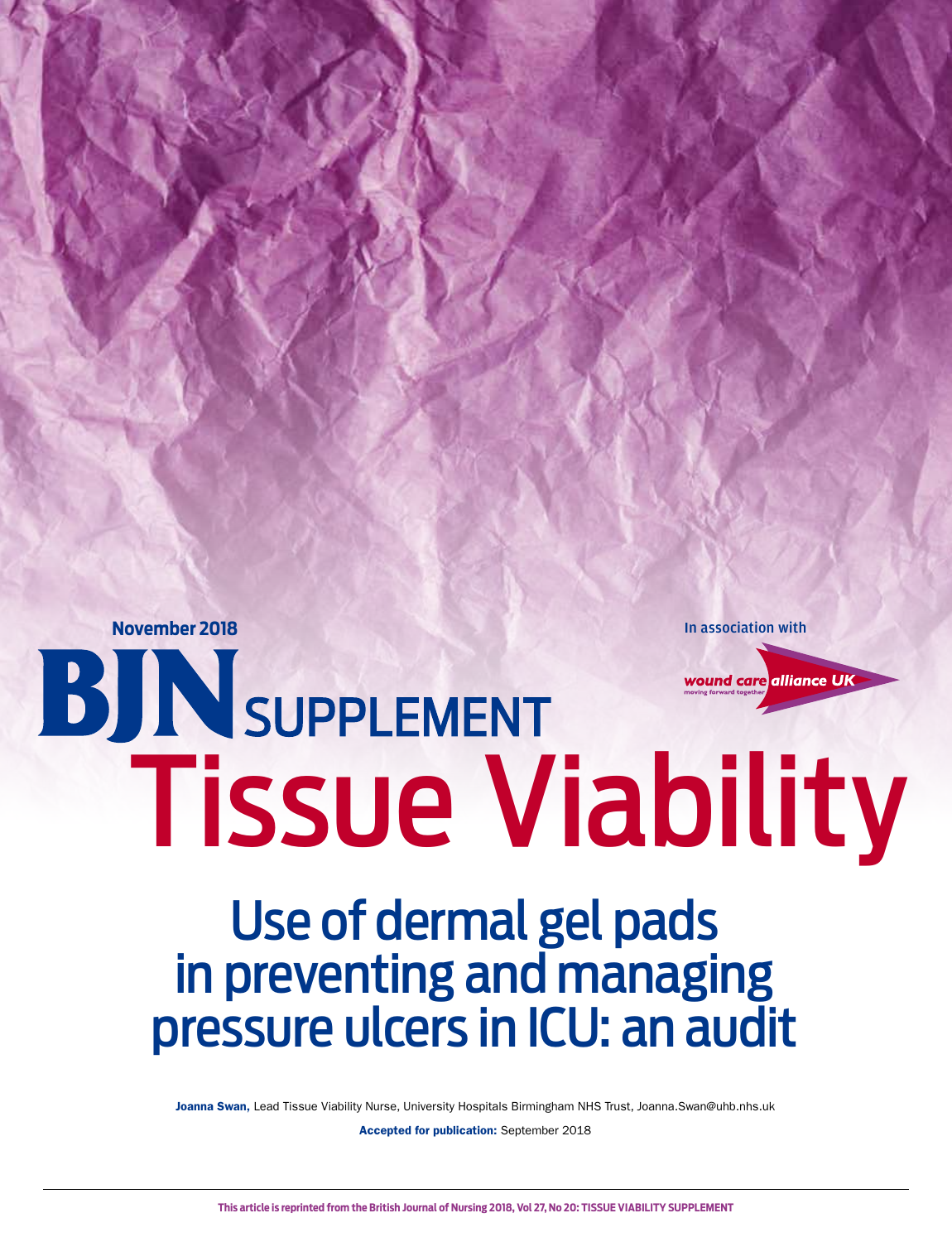# Use of dermal gel pads in preventing and managing pressure ulcers in ICU: an audit

## **ABSTRACT**

Most of the pressure ulcers (PUs) that developed in the intensive care unit (ICU) of an acute trust were medical-device related. While use of a dermal pad was recommended as part of its pressure ulcer prevention strategy, staff were concerned that it tended to tear or split while in use. An alternative gel pad (Dermisplus® Prevent, Frontier Medical), that was cost-effective and appeared to be more robust, was identified. A 4-week non-comparative audit involving 37 patients was therefore undertaken to investigate the effect of this alternative gel pad on PU incidence in the ICU. With the exception of the change in the gel pad used, there was no difference to the overall PU prevention strategy. No new PUs developed during the audit period with the new gel pad, although there was also no reduction in incidence compared with the previous 3 months. None of the four patients (11%) with blanching erythema developed category 1 PUs. There were also no reports of tearing or splitting with the new gel pad. The ICU staff commented that they found the new gel pad simpler to use, easier to clean and more robust than the previous product used. Following the audit, the ICU incorporated the new gel pad into its PU prevention strategy.

Key words: Medical-device related pressure ulcers ■ Prophylaxis ■ Intensive care unit ■ Robustness ■ Ease of use ■ Cost-effectiveness

> atients in the intensive care unit (ICU) are considered<br>to be at high risk of pressure ulceration for a variety<br>of reasons, ranging from motor and sensory loss due<br>to the use of analgesics, sedatives and/or muscle<br>relaxant to be at high risk of pressure ulceration for a variety of reasons, ranging from motor and sensory loss due to the use of analgesics, sedatives and/or muscle relaxants, to issues related to underlying disease processes. A systematic review found that age, perfusion, mobility/ activity and vasopressor infusion were significant risk factors for pressure ulceration in critically ill patients (Alderden et al, 2017). Others have found that diabetes, length of hospital stay and low serum albumin are also important (Frankel et al, 2007; Sayar et al, 2009; Efteli and Gunes, 2013; de Almeida Medeiros et al, 2018).

In 2017–18, the pressure ulcer (PU) prevalence in England was reported to be between 4.1% and 4.6% (Clinical Audits and Registries Management Service (CARMS), 2017). However, as these audits exclude category I, deep tissue injury (DTI) and device-related PUs, the full prevalence is likely to be substantially higher. There is little accurate prevalence data for PUs in ICU, but the incidence rate has been reported to be between 3% and 20% (Richardson et al, 2017). This

Joanna Swan, Lead Tissue Viability Nurse, University Hospitals Birmingham NHS Trust, Joanna.Swan@uhb.nhs.uk Accepted for publication: September 2018

range is likely to relate to the local reporting systems used and methodological differences in the studies that calculated the rates. However, it could be argued that, despite the shift in culture that PUs are not an inevitable event for ICU patients, the higher rates observed in this setting are to be expected, given that this patient population is at increased risk.

Guest et al (2017) found the cost of PUs to the NHS is  $\angle$ 531.14 million. However, this is an underestimate as the study did not include hospital prescriptions associated with the treatment of these ulcers, or PUs in residential and nursing homes. Furthermore, the impact on patients' wellbeing, quality of life and society also need to be considered.

Current PU prevention strategies for ICU patients include regular repositioning, use of pillows to offload heels, employment of pressure-redistributing equipment such as mattresses, cushions and offloading boots, and nutritional support (National Pressure Ulcer Advisory Panel (NPUAP), European Pressure Ulcer Advisory Panel (EPUAP) and Pan Pacific Pressure Injury Alliance (PPPIA), 2014). A randomised controlled trial found that silicone foam dressings were effective in preventing heel and sacral PUs in the ICU setting (Santamaria et al, 2015). In this single-site RCT, a fivelayer silicone foam dressing was applied in the emergency department before admission to ICU. However, a consensus panel of experts subsequently concluded there was inadequate evidence to recommend the use of five‐layer silicone bordered dressings in PU prevention (Black et al, 2015).

At the University Hospitals Birmingham NHS Trust, due to the nature of the interventions required in critical care, the ICU is the biggest inpatient user of medical devices. Various methods are used to secure and support medical devices, such as support arms for ventilator tubing, oral endotracheal tubes fasteners that avoid the need for tape, and a catheter/drainage tube holder, but this often differs from unit to unit and there is little robust evidence to support their use. Dermal gel pads (DGPs) (Aderma, Smith & Nephew) are used to provide some pressure redistribution under and around such devices and under vulnerable bony prominences.

The trust has the largest ICU in Europe. While its PU incidence is low, more than 85% of these ulcers are device related. No avoidable category III or IV PUs developed in the ICU in 2017–18, making device-related DTI the biggest PUrelated burden across the ICU floor. Guidelines incorporating NPUAP/EPUAP/PPPIA (2014) guidance are in place, with additional local guidance on the use of devices for preventing PUs and redistributing pressure. All registered and unregistered nurses are expected to complete PU competencies every 3 years, and all ICU staff receive yearly update training on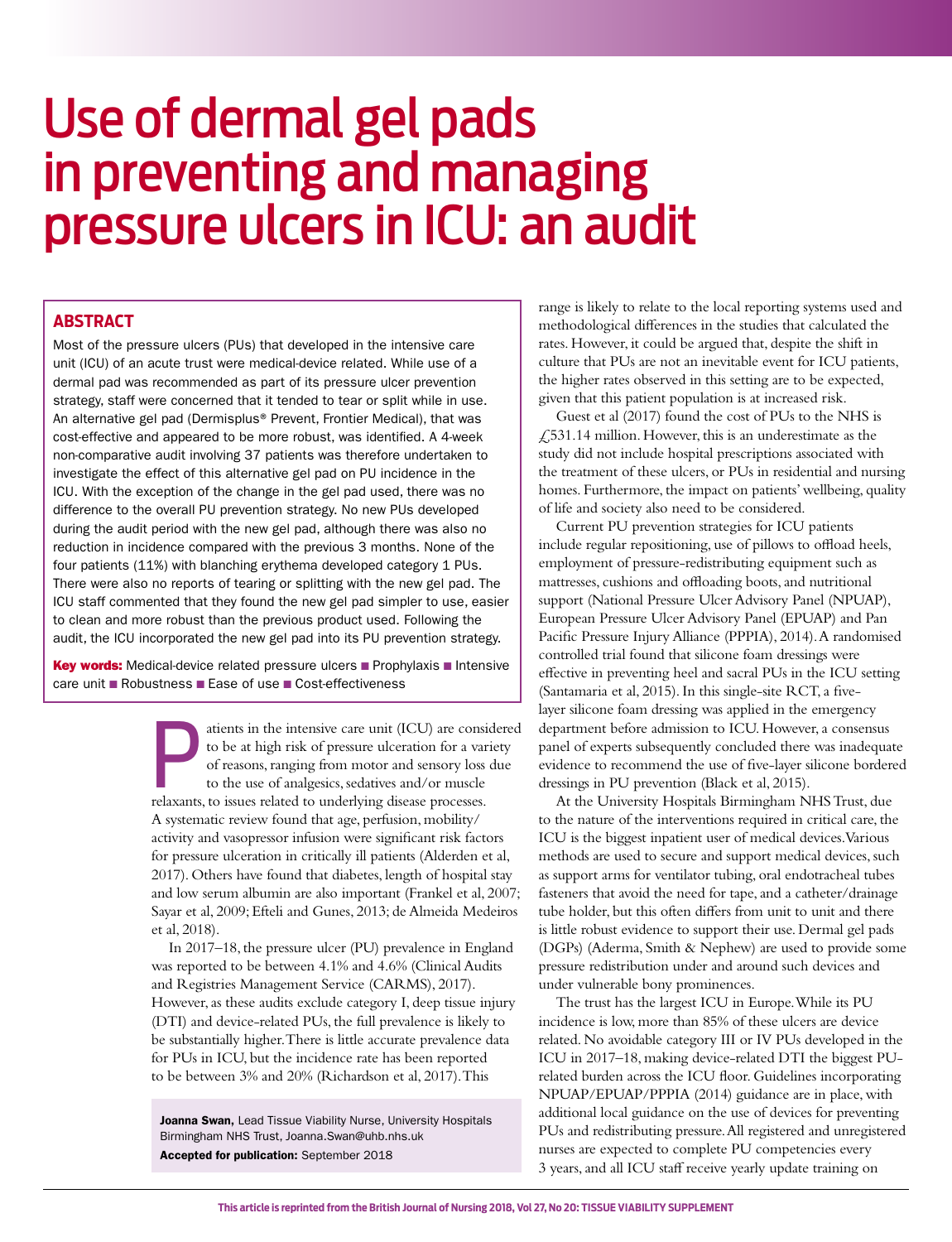









Figure 3. Feedback on how the pressure-redistribution pad compared with the

prevention. The SKIN bundle is incorporated into the ICU electronic observations chart. Full skin inspections, including that under medical devices, are undertaken and documented at least twice daily. The chart requests details on specific areas of the body and the medical devices used. Repositioning is planned and documented electronically; this includes sections on changes in position of both patients and devices.

DGPs are used in the ICU to help prevent friction and shear, and redistribute pressure. Square DGPs are mainly used under bony prominences, while it is usually more manageable to place small pieces, cut from a roll, under medical devices. DGPs, which are single patient use only, are washed with soap and water in accordance with guidance from infection control. In the ICU, they are used predominantly on the back of the head, when pillows are in use, on the heels when elevation is difficult or painful, and under devices for pressure redistribution. In the authors' experience, DGPs had a tendency to split and crack within 5–7 days, and so needed replacing. In an attempt to address this issue, the provider delivered education on the use and cleaning of the pads. However, while attending a conference, the author saw a different dermal pad (Dermisplus Prevent, Frontier), hereafter referred to as the pressure-redistribution pad (PRP), which is designed to redistribute peak pressures—for example, from a medical device or bony prominence—over the wider surface area of the pad.The pad felt robust, was cheaper than the DGP currently being used in the ICU, and internal test data from Frontier Medical suggested that its peak pressures are, on average, 10% lower than it (Taylor and Webber, 2016). It was therefore decided to undertake an audit to evaluate if the PRP range of gel pads could reduce pressure ulceration in the ICU, with less waste due to splitting and cracking.

#### **Methods**

This was a prospective non-randomised audit undertaken in four ICUs within the trust. The primary objective was to evaluate the clinical effectiveness of the PRP, as determined by its ability to reduce the risk of pressure damage over a 4-week evaluation.

All patients in the ICUs who met the following clinical indications for the PRP were included in the evaluation:

- Intact skin, where there is a risk of pressure damage, including from medical devices
- Areas of the body with existing category I pressure damage
- Recently resolved category I PU, to protect against recurrence

There were no exclusion criteria in terms of patient demographics, although as the product literature advises that the PRP should not be used where there are high levels of moisture, such as on the sacrum in incontinent patients or under leaking drains, any individuals with these characteristics were excluded.

Patient recruitment took place between 12 February 2018 and 12 March 2018.

### **Treatment protocol**

There was no change to the standard of care provided to the patients in these ICUs, except for the switch from the DGP to the PRP. The same shapes and sizes were used as for the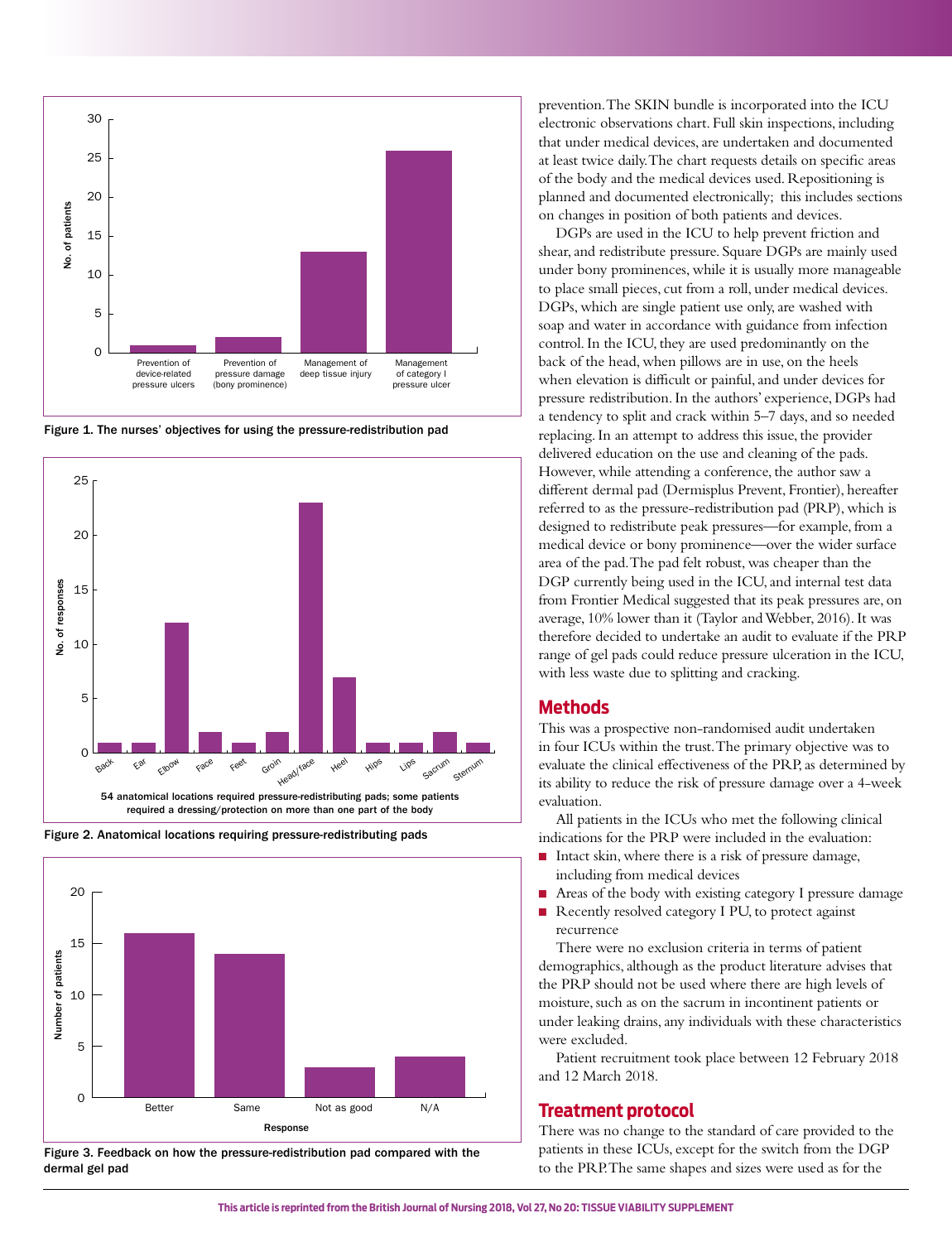| Table 1. Results for key performance attributes of the pressure-redistributing pad |                                   |                        |                                      |                  |                          |                        |
|------------------------------------------------------------------------------------|-----------------------------------|------------------------|--------------------------------------|------------------|--------------------------|------------------------|
|                                                                                    | <b>Pressure</b><br>redistribution | <b>Ease of cutting</b> | <b>Ability to remain</b><br>in place | Ease of cleaning | <b>Product integrity</b> | <b>Patient comfort</b> |
|                                                                                    | No. (%)                           | No. (%)                | No. (%)                              | No. (%)          | No. (%)                  | No. (%)                |
| Excellent                                                                          | 19(51)                            | 13(35)                 | 18 (49)                              | 19(51)           | 20(54)                   | 15(41)                 |
| Good                                                                               | 12 (32)                           | 14 (38)                | 10(27)                               | 10(27)           | 11 (30)                  | 12(32)                 |
| Satisfactory                                                                       | 3(8)                              | 1(3)                   | 8(22)                                | 5(14)            | 4(11)                    | 5(14)                  |
| Poor                                                                               | 1(3)                              | O(0)                   | 0(0)                                 | O(0)             | 0(0)                     | 0(0)                   |
| N/A                                                                                | 2(5)                              | 9(24)                  | 1(3)                                 | 3(8)             | 2(5)                     | 5(14)                  |
|                                                                                    | 37 (100)                          | 37 (100)               | 37 (100)                             | 37 (100)         | 37 (100)                 | 37 (100)               |

DGP. No other changes were made regarding PU prevention or education strategies throughout the audit. The PRPs were secured in place with a retention product such as adhesive silicone tape, tubular bandage or underwear.

The nurses received training from Frontier Medical on the correct use of the PRPs and were told to adhere to the manufacturer's instructions for use. They were advised to use the PRPs for as long as clinically needed.

#### Assessment protocol

The participating nurses were given a standard data collection form to complete during the 4-week evaluation. This was designed to elicit data on:

- The patient's relevant medical history and Waterlow score
- The nurse's main clinical objective for using the PRP
- The anatomical location onto which the PRP was applied
- How the PRP was secured
- Any occurrences of pressure damage or skin changes that occurred while the PRP was in place
- Their subjective views on the pressure redistribution, ease of use and other performance-related factors of the PRP
- The amount of time (days) that the PRP was used on each patient
- The nurse's views on how the PRP compared with the DG<sub>P</sub>

No formal ethical approval was sought as this was a simple product evaluation of a like-for-like product. The ICU lead gained consent to conduct the trial from the divisional nurse lead.

#### **Results**

A total of 39 patients were recruited into the evaluation, but two were excluded from the data analysis as their data forms were incomplete. The results given below therefore relate to the sample of 37 patients.

The majority of the remaining 37 patients were recruited from one ICU (n=17, 46%), with seven (19%), six (16%) and three (8%) patients coming from the other three units (these data were missing for four patients). The mean Waterlow score for the 28 patients for whom this was reported was 30 (range 18–40; median: 30), which is very high risk. (Data were missing for seven patients, and an additional two patients were described simply as at 'high risk' with no

stated score). Relevant medical information was provided for only 10 patients and related mainly to the use of inotropes, followed by the presence of diabetes, head injuries, use of sedation, respiratory failure and spinal injury. No additional demographic data were collected during the audit.

There were no reported occurrences of pressure damage during the 4-week audit. The PRPs were primarily used to prevent pressure damage, either device-related (13/42, 31%) or from a bony prominence (26/42, 62%) on the feet, groin or neck/face. They were used on only two patients (5%) with a category I PU, as well as on one patient (2%) with a DTI. The cause of these ulcers/DTI is unknown, but all had been present before the start of the audit (*Figure 1*). The medical devices used on these patients that could have placed them at risk of ulceration were vascaths, a continuous positive airway pressure (CPAP) mask, urethral catheters/tubing, an orogastric tube, back drains and (unspecified) catheters.

The most common anatomical locations covered with the PRPs were the head/face, followed by the elbow and the heels (*Figure 2*). Most of the PRPs (34/37, 92%) were not secured, with two being held in place by a medical device (5%) and one (3%) by tape. Most were used for up to 3 days (18/37, 49%), with only two (6%) being used for more than 9 days.

Other skin changes were picked up by the data-collection form. These findings indicated that there was one case (3%) of maceration (in a pyrexic patient) and four cases of nonblanching erythema (11%).

The PRP scored well in terms of the participating health professionals' subjective observations of its clinical effectiveness, ease of use and other performance attributes. It was rated as 'excellent' or 'good' in ≥27/37 patients (≥73%) for all six parameters assessed. The highest scoring parameters were pressure redistribution and product integrity (with approximately 83% rating both as excellent/good), followed by its ability to remain in position/ease with which it could be cleaned (with approximately 77% for both), and comfort/ ease with it can be cut (73%). A full breakdown of these scores is given in *Table 1*.

When asked how they felt the PRP compared with the DGP used for each individual patient, most of the sample stated that it was either better or the same (30/37, 81%); only three (8%) considered it not as good (*Figure 3*). Individual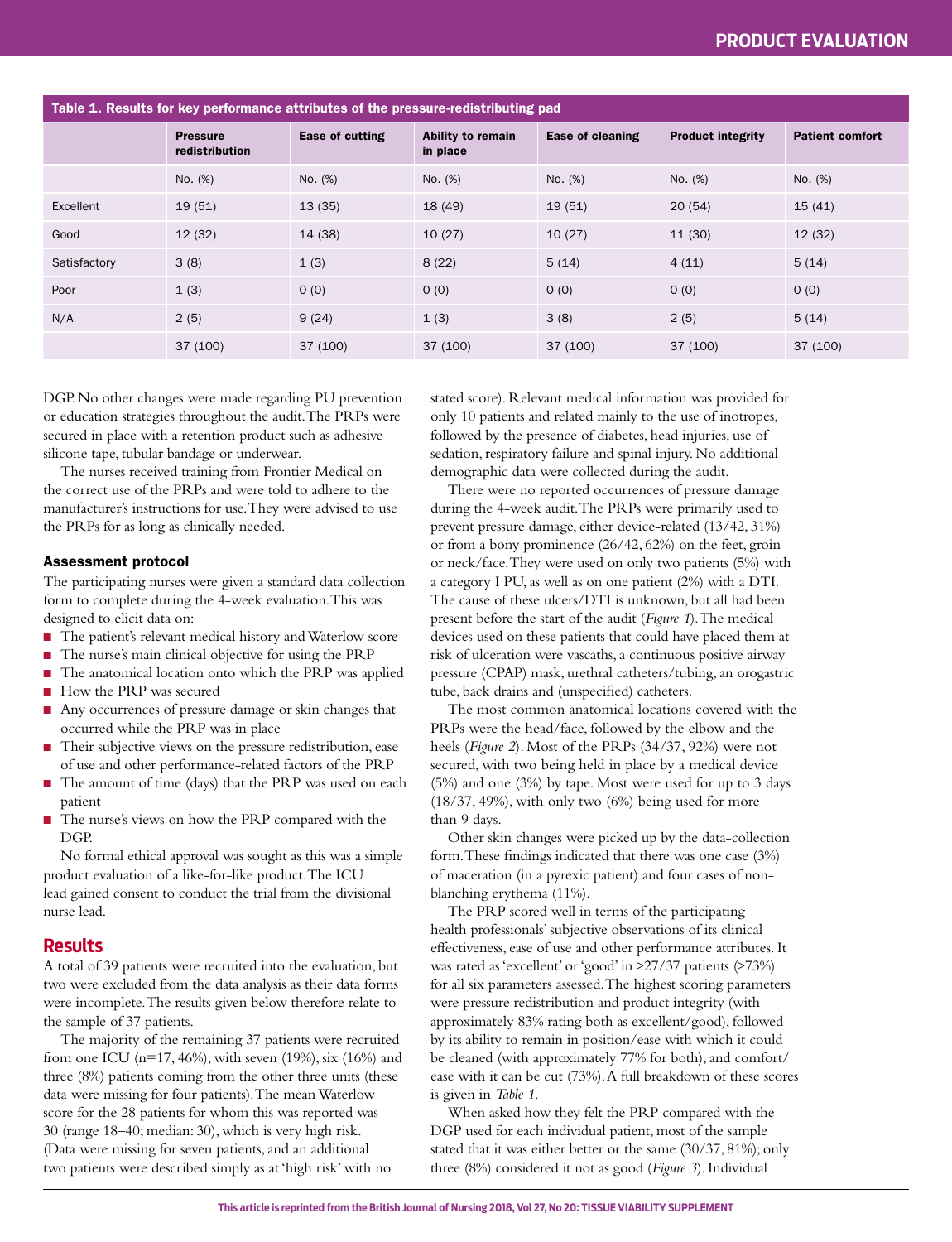Box 1. Participating health professionals' comments on how the pressure-redistribution pad compared with the dermal gel pad

Not gluey/oily

Less tacky, more flexible/pliable

Very durable. Cleans better and does not tear as easily

Appears to remain in place better than the previous product

Integrity stronger. Easier to clean

Does not tear up easily

Not slippery/sticky

Not sticky and easy to clean

Does not tear easily when being removed. Stays in place better and washes well

Cleans easily. Stays in place better. Does not tear as easily

We could place a whole sheet under a patient's back, which worked well

Found product difficult to secure while using [it] on a CARP nasal bridge, but I was able to secure it well on a vascath linear groin area

Did not notice difference [between products]

Found no difference in effectiveness

Appears to mould and have imprint of ear and then, if moved, pressure increases in the other area of ear due to the imprint

> comments on how the PRP compared with the DGP are listed in *Box 1*.

#### **Discussion**

In terms of the primary outcome, there was no reduction in pressure ulceration during the audit period when compared with the previous 3 months when the DGP had been used. However, the results were positive in that no patients developed a new PU during the audit period. While 11% were reported to have blanching erythema, none developed category I pressure damage. Almost all of the PRPs (92%) did not require any additional securement, reducing costs. Staff appeared to prefer the PRP to the DGP. They found it easier to clean and it did not tear as easily (there were no reports of it tearing or splitting during the trial)—indeed, staff considered it more robust than the DGP.

The PRP is simple to use, can be applied in a variety of ways and cut, if required, for more awkward anatomical areas, such as around fingers where there are contractures, making it very versatile. It is designed to redistribute peak pressures and reduce shear and friction at the skin surface. Anecdotally, dressings, such as hydrocolloids and foam dressings, are used to reduce pressure, but these are not able to effectively redistribute pressure, although they may reduce some elements of shear and friction. In addition, these dressings also tend to ruck and roll around the edges, causing skin damage and necessitating regular reapplication. In the case of hydrocolloids, this can cause trauma to the skin as a result of too frequent removal. Furthermore, as the majority of these dressings are opaque, it is difficult to inspect the skin with them in place. This is particularly problematic in the very high-risk ICU population. In contrast, the PRP can be atraumatically lifted and replaced multiple times, allowing the skin beneath to be

inspected. This makes the PRP more clinically and costeffective than dressings for which there is little or no evidence about their ability to prevent pressure ulceration.

Staff in the ICU receive annual training on the prevention and management of PUs and have access to a strong team of tissue viability link nurses for day-to-day support. This contributes to the high priority placed on prevention strategies. The only change in PU prevention strategy during the audit was the switch in the type of pad used; all other interventions remained the same. While the DGPs were readily available in each unit and there was much awareness about them, there may have been a reluctance to use them due to concerns about them tearing or splitting. During the audit, the provision of additional education on the appropriate use of the PRP by its distributor might have heightened awareness and use of it. However, given the number of comments about the PRP being easier to clean, less sticky and less liable to tear than the DGP, staff may have been more likely to use it for these reasons. An increase in the use of PRPs did not result in a decrease in pressure ulceration.

The support from the distributor of the PRP, in terms of its provision of staff education, presence on the units during the trial and collection of the evaluation forms, was invaluable. When undertaking an audit, extra resource is useful, given the demands on NHS staff. However, this may have introduced an element of bias to the audit, as the ICU staff felt more supported and confident about using the product.

Even though there was no decrease in pressure ulceration during the audit, the positive comments that the PRP did not tear or split, suggest an advantage over the DGP. Furthermore, it appears that PRP has other benefits, as it can be easily cleaned and is less sticky. If these aspects have a positive impact on staff attitudes, making them more likely to use it, this may have a positive impact on PU prevention in the future. It was therefore decided to stop using the DGP and change to the PRP. Audits will be undertaken to monitor its use and PU incidence.

There have been a few small trials on dermal pads (Fletcher, 2009; Large, 2011; Knowles et al, 2013), which have shown reductions in pressure ulceration. However, further research is required on the use and efficacy of PRP in preventing PUs and whether one dermal pads is better than another.

#### **Limitations**

There was no increase in pressure ulceration during the audit. However, just under half the sample (49%) used the product for only up to 3 days, and there was no formal follow-up after the audit was completed. As the audit was conducted in an ICU setting, the results may not be transferable to other patient populations, particularly considering the high use of the PRP to redistribute pressure on the head of sedated patients. As most patients were sedated, the PRP did not need to be secured, which would not be the case for the general acute patient population. Furthermore, the sample was small, given the number of patients within an ICU at any one time. All staff comments were subjective and so open to interpretation.

#### **Conclusion**

Clearly, dermal pads cannot replace repositioning regimens or the appropriate use of specialist pressure-redistributing